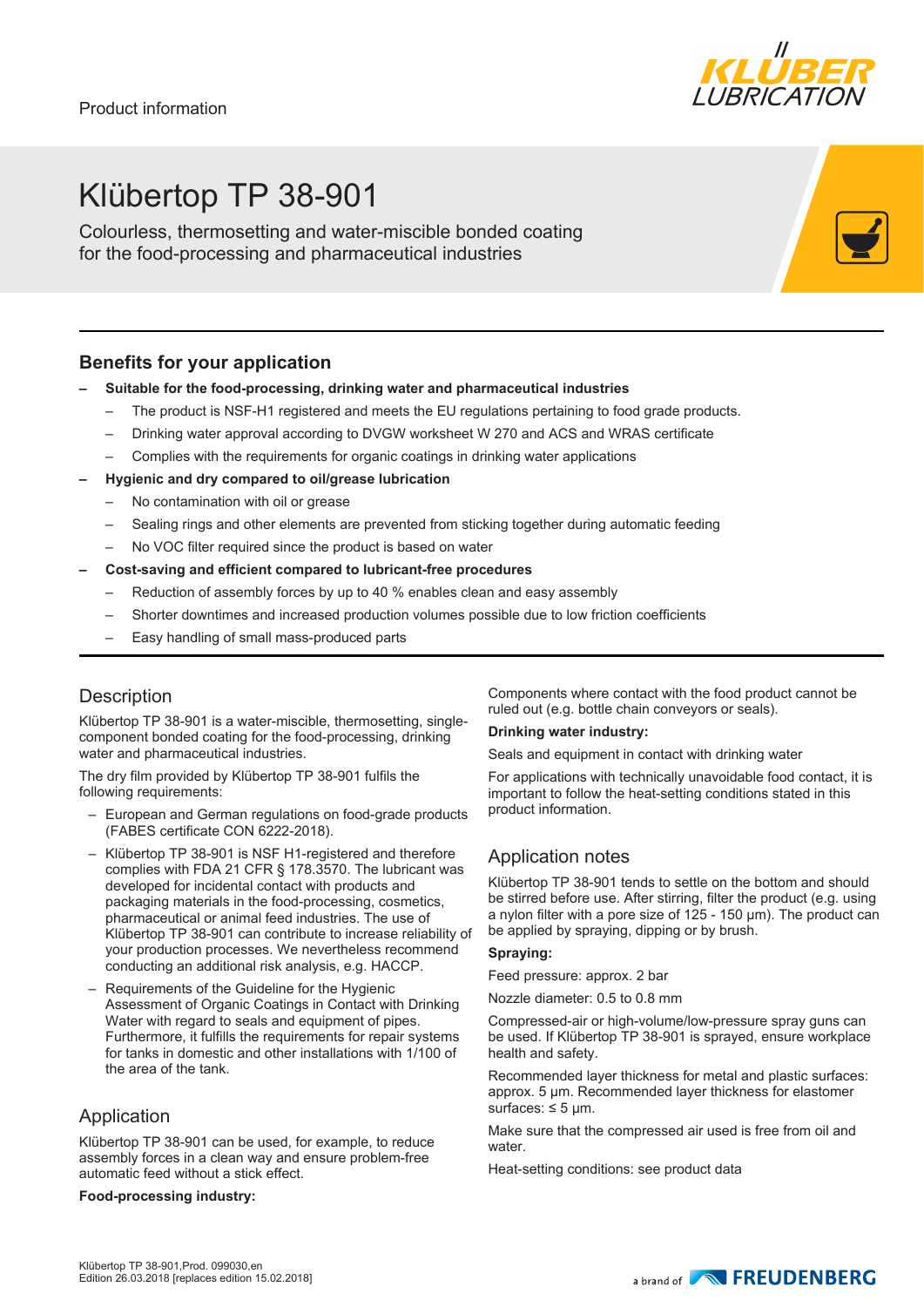## Klübertop TP 38-901

Colourless, thermosetting and water-miscible bonded coating for the food-processing and pharmaceutical industries

The bonded coating offers good adhesion on elastomers, plastics and metals. In some cases, plasma treatment may improve adhesion to plastic or elastomer surfaces.

Protect from frost and direct heat.

### Material safety data sheets

Material safety data sheets can be requested via our website www.klueber.com. You may also obtain them through your contact person at Klüber Lubrication.

| <b>Pack sizes</b> | Klübertop TP 38-901 |
|-------------------|---------------------|
| Can $11$          |                     |
| Bucket 15 I       |                     |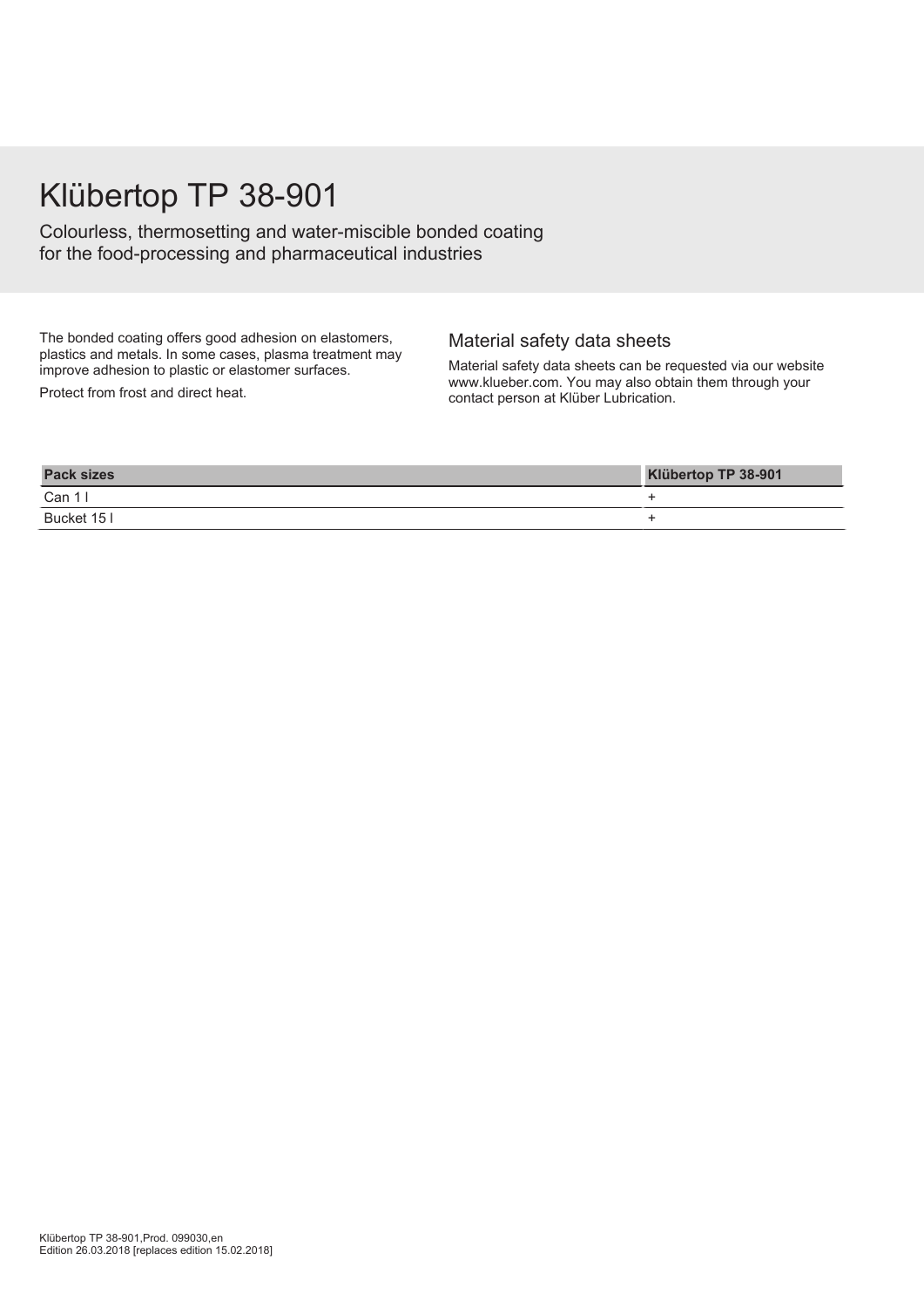

| <b>Product data</b>                                                                                                             | Klübertop TP 38-901         |  |  |  |  |  |  |
|---------------------------------------------------------------------------------------------------------------------------------|-----------------------------|--|--|--|--|--|--|
| Article number                                                                                                                  | 099030                      |  |  |  |  |  |  |
| NSF-H1 registration                                                                                                             | 131 545                     |  |  |  |  |  |  |
| Lower service temperature                                                                                                       | $-40 °C$ / $-40 °F$         |  |  |  |  |  |  |
| Upper service temperature                                                                                                       | 200 °C / 392 °F             |  |  |  |  |  |  |
| Appearance                                                                                                                      | transparent                 |  |  |  |  |  |  |
| Colour space                                                                                                                    | white                       |  |  |  |  |  |  |
| Runout time, DIN EN ISO 2431, with flow cups, 4 mm nozzle                                                                       | approx. 35 s                |  |  |  |  |  |  |
| Density, DIN EN ISO 2811, at 20 °C                                                                                              | approx. 1 g/cm <sup>3</sup> |  |  |  |  |  |  |
| Heat-setting at an object temperature of 125 °C                                                                                 | approx. 20 min              |  |  |  |  |  |  |
| Yield with a tribo-film thickness of 10 micrometer                                                                              | approx. $17 \text{ m}^2$ /  |  |  |  |  |  |  |
| Friction coefficient, Tannert sliding indicator, room temperature, vmax = $0.243$ mm/s, F = $50$ -<br>300 N                     | approx. $0.04$              |  |  |  |  |  |  |
| Friction coefficient (µ), elastomer sliding friction test DIN 53375, specimen EPDM, Shore 65,<br>opposing body steel            | approx. $0.22$              |  |  |  |  |  |  |
| Minimum shelf life from the date of manufacture - in a dry, frost-free place and in the unopened<br>original container, approx. | 12 months                   |  |  |  |  |  |  |